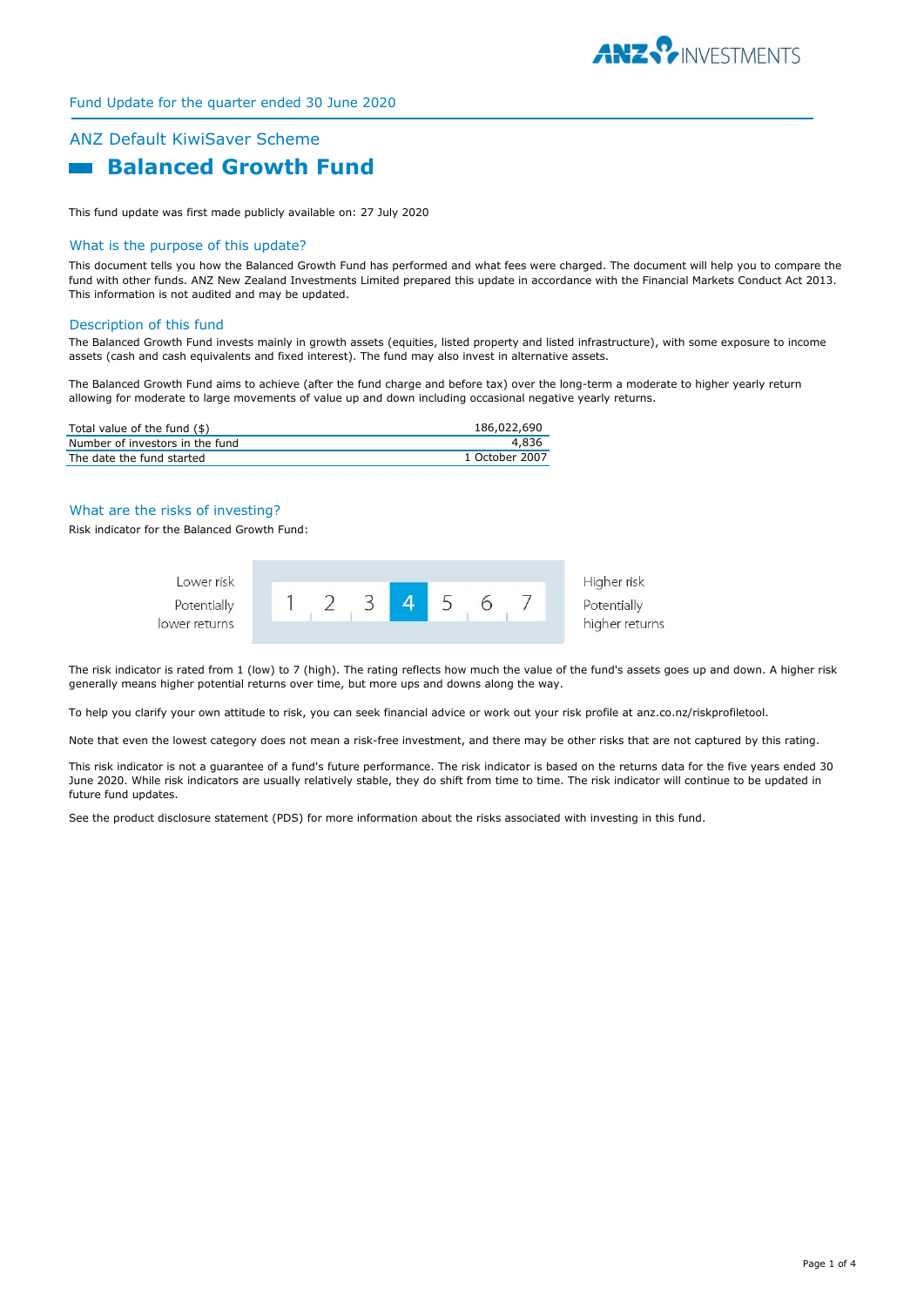# How has the fund performed?

|                                               | Average over past<br>five years | Past year |
|-----------------------------------------------|---------------------------------|-----------|
| <b>Annual return</b>                          |                                 |           |
| (after deductions for charges and tax)        | 5.37%                           | 2.31%     |
| <b>Annual return</b>                          |                                 |           |
| (after deductions for charges but before tax) | 6.49%                           | 2.98%     |
| Market index annual return                    |                                 |           |
| (reflects no deduction for charges and tax)   | 7.43%                           | 3.60%     |

The market index annual return is calculated using the target investment mix and the indices of each asset class.

Additional information about the market index is available in the statement of investment policy and objectives on the offer register at www.disclose-register.companiesoffice.govt.nz.



# **Annual return graph**

This shows the return after fund charges and tax for each of the last 10 years ending 31 March. The last bar shows the average annual return for the last 10 years, up to 30 June 2020.

**Important:** This does not tell you how the fund will perform in the future.

Returns in this update are after tax at the highest prescribed investor rate (PIR) of tax for an individual New Zealand resident. Your tax may be lower.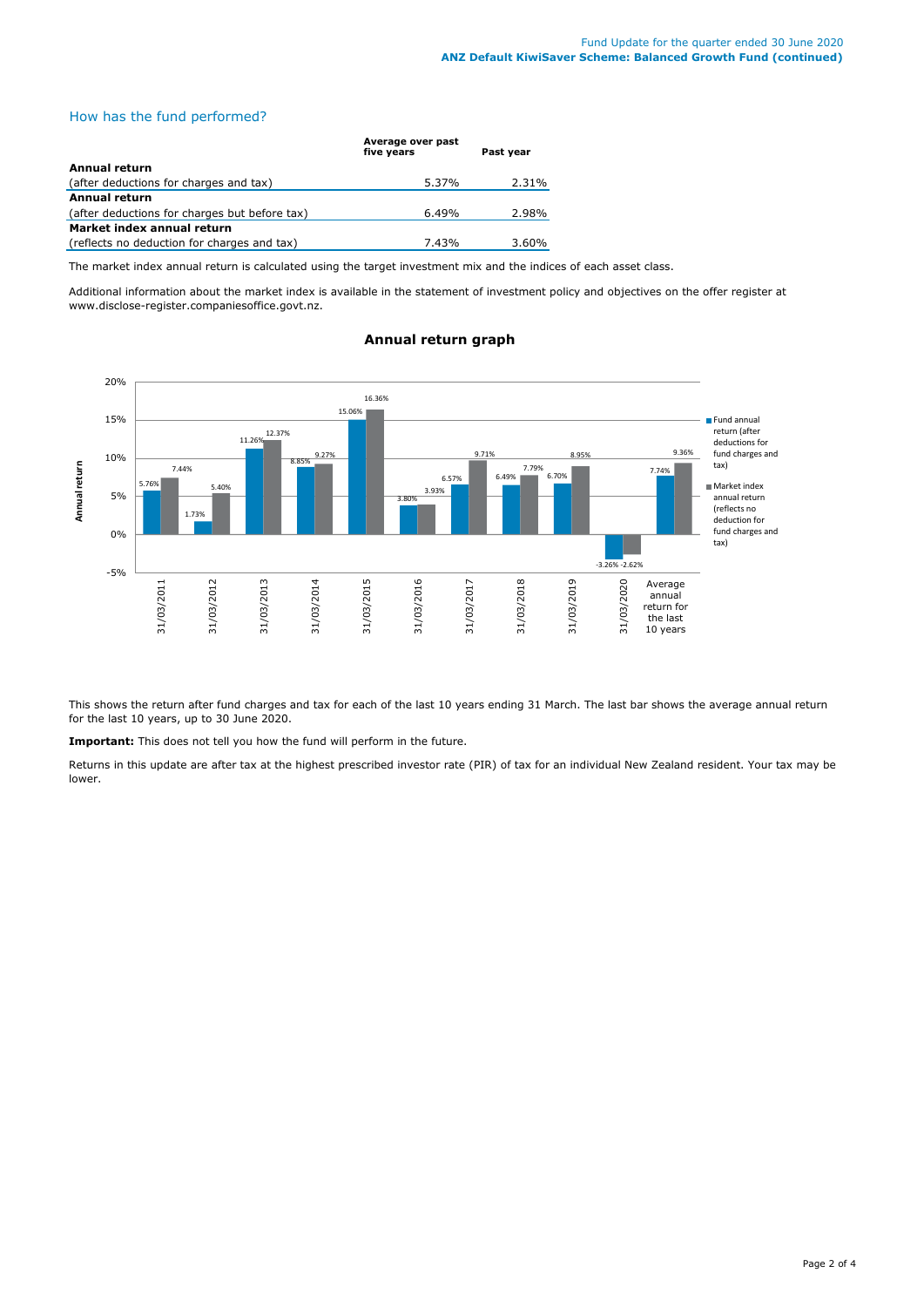## What fees are investors charged?

Investors in the Balanced Growth Fund are charged fund charges. In the year to 31 March 2020 these were:

|                                             | % of net asset value          |
|---------------------------------------------|-------------------------------|
| Total fund charges <sup>1</sup>             | 1.02%                         |
| Which are made up of:                       |                               |
| Total management and administration charges | 1.02%                         |
| Including:                                  |                               |
| Manager's basic fee                         | 0.95%                         |
| Other management and administration charges | 0.07%                         |
| <b>Total performance based fees</b>         | 0.00%                         |
|                                             | Dollar amount per<br>investor |
| <b>Other charges</b>                        |                               |
| Membership fee <sup>2</sup>                 | \$18                          |

Investors are not currently charged individual action fees for specific actions or decisions (for example, for withdrawing from or switching funds). See the PDS for more information about Scheme fees.

Small differences in fees and charges can have a big impact on your investment over the long term.

## Example of how this applies to an investor

Sarah had \$10,000 in the fund at the start of the year and did not make any further contributions. At the end of the year, Sarah received a return after fund charges were deducted of \$231 (that is 2.31% of her inital \$10,000). Sarah also paid \$18 in other charges. This gives Sarah a total gain after tax of \$213 for the year.

# What does the fund invest in?

## **Actual investment mix<sup>3</sup> Target investment mix<sup>3</sup>**

This shows the types of assets that the fund invests in. This shows the mix of assets that the fund generally intends to invest in.